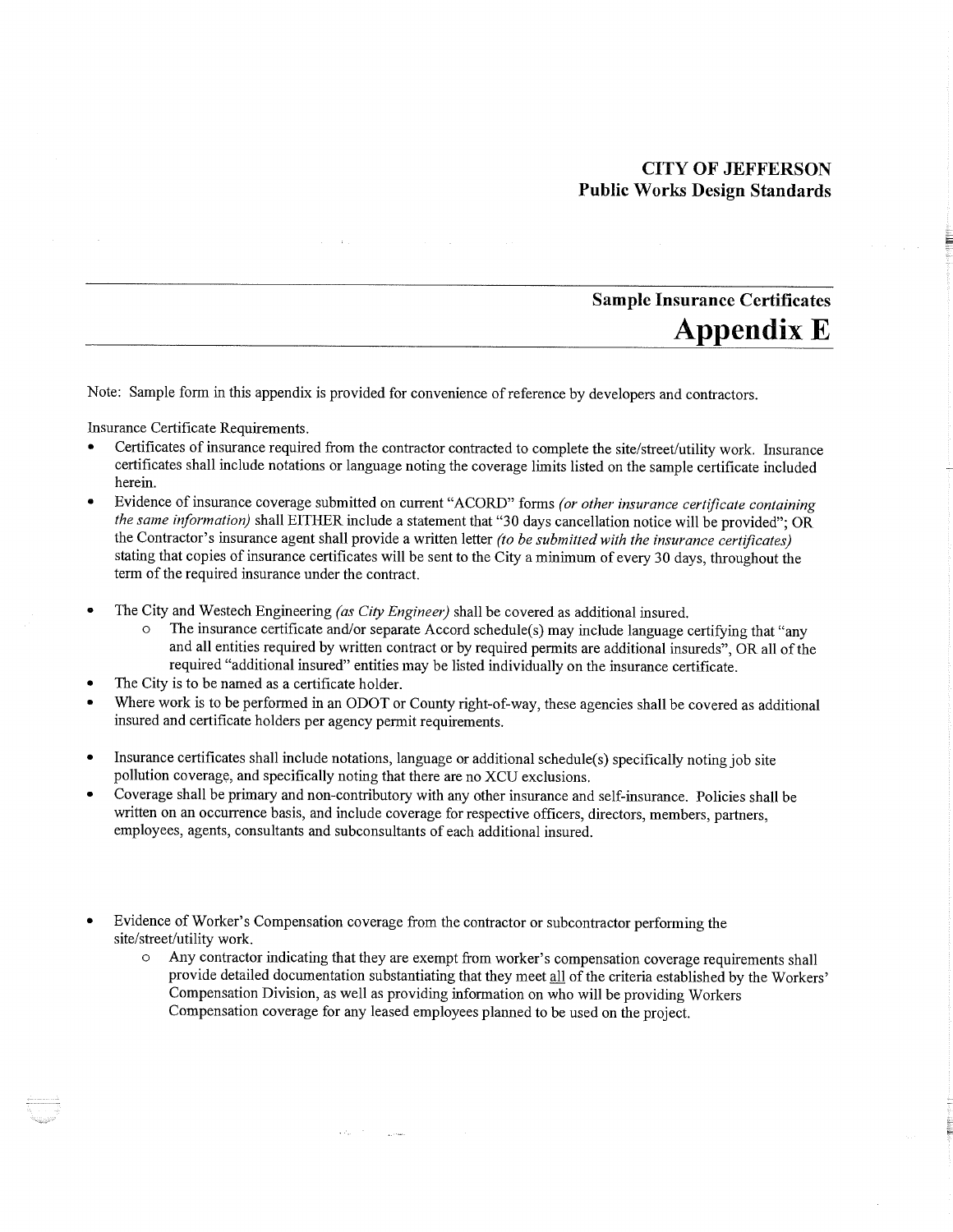$\label{eq:2.1} \frac{1}{\sqrt{2}}\left(\frac{1}{\sqrt{2}}\right)^{2} \left(\frac{1}{\sqrt{2}}\right)^{2} \left(\frac{1}{\sqrt{2}}\right)^{2} \left(\frac{1}{\sqrt{2}}\right)^{2} \left(\frac{1}{\sqrt{2}}\right)^{2} \left(\frac{1}{\sqrt{2}}\right)^{2} \left(\frac{1}{\sqrt{2}}\right)^{2} \left(\frac{1}{\sqrt{2}}\right)^{2} \left(\frac{1}{\sqrt{2}}\right)^{2} \left(\frac{1}{\sqrt{2}}\right)^{2} \left(\frac{1}{\sqrt{2}}\right)^{2} \left(\$ 

 $\begin{picture}(20,10) \put(0,0){\line(1,0){10}} \put(10,0){\line(1,0){10}} \put(10,0){\line(1,0){10}} \put(10,0){\line(1,0){10}} \put(10,0){\line(1,0){10}} \put(10,0){\line(1,0){10}} \put(10,0){\line(1,0){10}} \put(10,0){\line(1,0){10}} \put(10,0){\line(1,0){10}} \put(10,0){\line(1,0){10}} \put(10,0){\line(1,0){10}} \put(10,0){\line(1$ 

Ę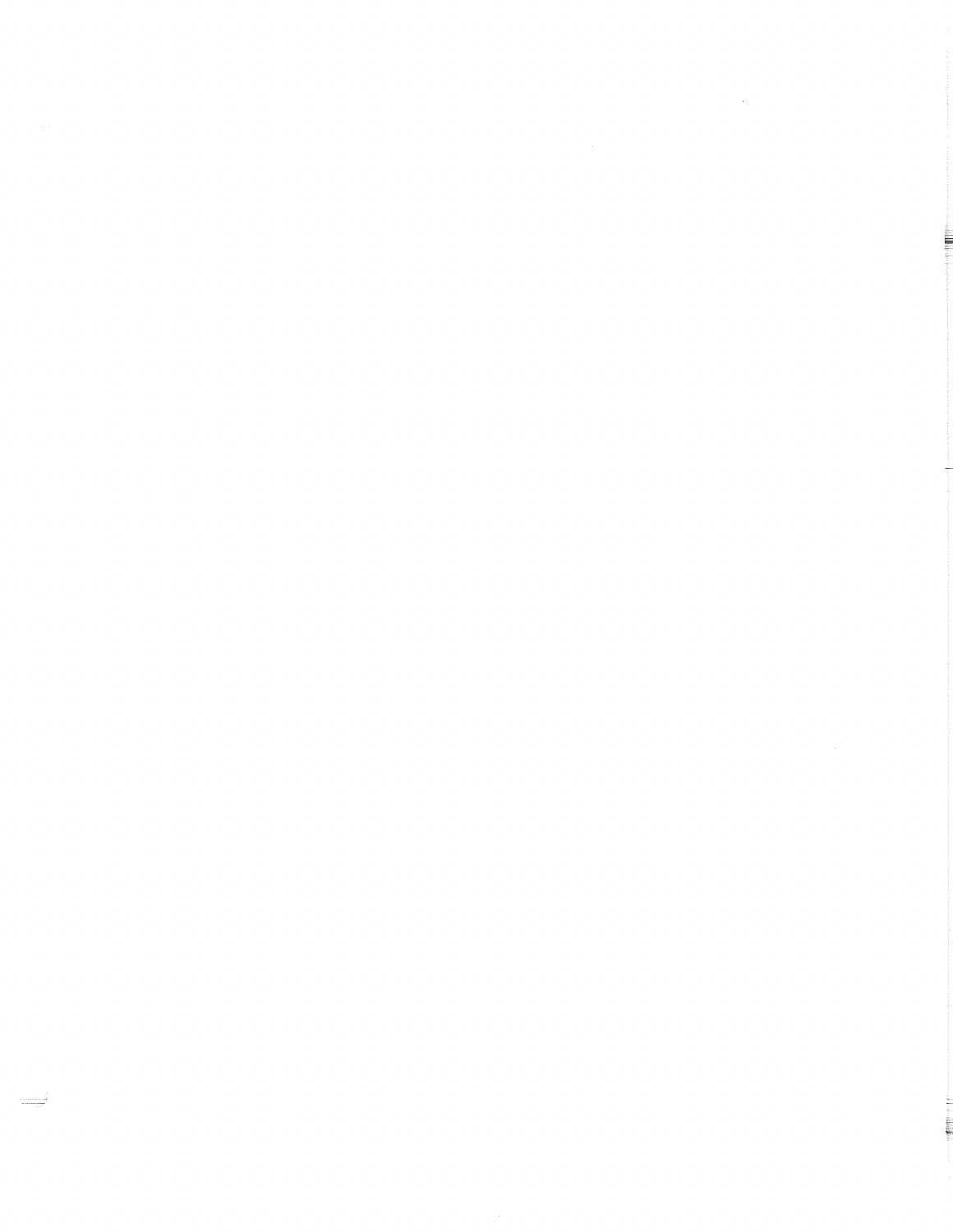

Ť

## CERTIFICATE OF LIABILITY INSURANCE **Inter (MM/DD/YYYY)**

| THIS CERTIFICATE IS ISSUED AS A MATTER OF INFORMATION ONLY AND CONFERS NO RIGHTS UPON THE CERTIFICATE HOLDER, THIS<br>CERTIFICATE DOES NOT AFFIRMATIVELY OR NEGATIVELY AMEND, EXTEND OR ALTER THE COVERAGE AFFORDED BY THE POLICIES<br>BELOW, THIS CERTIFICATE OF INSURANCE DOES NOT CONSTITUTE A CONTRACT BETWEEN THE ISSUING INSURER(S), AUTHORIZED<br>REPRESENTATIVE OR PRODUCER, AND THE CERTIFICATE HOLDER. |                                                                                                                                                                      |
|------------------------------------------------------------------------------------------------------------------------------------------------------------------------------------------------------------------------------------------------------------------------------------------------------------------------------------------------------------------------------------------------------------------|----------------------------------------------------------------------------------------------------------------------------------------------------------------------|
| IMPORTANT: If the certificate holder is an ADDITIONAL INSURED, the policy(ies) must be endorsed. If SUBROGATION IS WAIVED, subject to<br>the terms and conditions of the policy, certain policies may require an endorsement. A statement on this certificate does not confer rights to the<br>certificate holder in lieu of such endorsement(s).                                                                |                                                                                                                                                                      |
| PRODUCER                                                                                                                                                                                                                                                                                                                                                                                                         | <b>CONTACT</b><br>NAME:                                                                                                                                              |
|                                                                                                                                                                                                                                                                                                                                                                                                                  | FAX<br>(A/C, No):<br><b>PHONE</b><br>(AIC, No. Ext):                                                                                                                 |
|                                                                                                                                                                                                                                                                                                                                                                                                                  | E-MAIL<br>ADDRESS:                                                                                                                                                   |
|                                                                                                                                                                                                                                                                                                                                                                                                                  | <b>NAIC#</b><br>INSURER(S) AFFORDING COVERAGE                                                                                                                        |
|                                                                                                                                                                                                                                                                                                                                                                                                                  | <b>INSURER A:</b>                                                                                                                                                    |
| <b>INSURED</b>                                                                                                                                                                                                                                                                                                                                                                                                   | <b>INSURER B:</b>                                                                                                                                                    |
|                                                                                                                                                                                                                                                                                                                                                                                                                  | <b>INSURER C:</b>                                                                                                                                                    |
| <b>SAMPLE</b>                                                                                                                                                                                                                                                                                                                                                                                                    | <b>INSURER D:</b>                                                                                                                                                    |
|                                                                                                                                                                                                                                                                                                                                                                                                                  | <b>INSURER E:</b>                                                                                                                                                    |
| <b>INSURER F:</b>                                                                                                                                                                                                                                                                                                                                                                                                |                                                                                                                                                                      |
| <b>COVERAGES</b><br>CERTIFICATE NUMBER: Cert ID 207788<br><b>REVISION NUMBER:</b><br>THIS IS TO CERTIFY THAT THE POLICIES OF INSURANCE LISTED BELOW HAVE BEEN ISSUED TO THE INSURED NAMED ABOVE FOR THE POLICY PERIOD                                                                                                                                                                                            |                                                                                                                                                                      |
| INDICATED, NOTWITHSTANDING ANY REQUIREMENT, TERM OR CONDITION OF ANY CONTRACT OR OTHER DOCUMENT WITH RESPECT TO WHICH THIS<br>CERTIFICATE MAY BE ISSUED OR MAY PERTAIN. THE INSURANCE AFFORDED BY THE POLICIES DESCRIBED HEREIN IS SUBJECT TO ALL THE TERMS.<br>EXCLUSIONS AND CONDITIONS OF SUCH POLICIES, LIMITS SHOWN MAY HAVE BEEN REDUCED BY PAID CLAIMS.                                                   |                                                                                                                                                                      |
| ADDL SUBR<br>INSR WVD<br><b>INSR</b><br>LTR<br>TYPE OF INSURANCE<br><b>POLICY NUMBER</b>                                                                                                                                                                                                                                                                                                                         | POLICY EFF POLICY EXP<br><b>LIMITS</b>                                                                                                                               |
| GENERAL LIABILITY                                                                                                                                                                                                                                                                                                                                                                                                | 1,000,000<br>s<br>EACH OCCURRENCE                                                                                                                                    |
| COMMERCIAL GENERAL LIABILITY<br>x<br>Y                                                                                                                                                                                                                                                                                                                                                                           | <b>DAMAGE TO RENTED</b><br>300,000<br>\$<br>PREMISES (Ea occurrence)                                                                                                 |
| CLAIMS-MADE   X   OCCUR                                                                                                                                                                                                                                                                                                                                                                                          | s<br>10,000<br>MED EXP (Any one person)                                                                                                                              |
| х<br>Job Site Pollution                                                                                                                                                                                                                                                                                                                                                                                          | \$<br>1,000,000<br>PERSONAL & ADV INJURY                                                                                                                             |
| <u>No.XCU Exclusions</u><br>x                                                                                                                                                                                                                                                                                                                                                                                    | 2,000,000<br><b>GENERAL AGGREGATE</b><br>\$                                                                                                                          |
| GEN'L AGGREGATE LIMIT APPLIES PER:                                                                                                                                                                                                                                                                                                                                                                               | PRODUCTS - COMP/OP AGG<br>2,000,000<br>s                                                                                                                             |
| <b>Rec</b><br><b>POLICY</b><br>'LOC                                                                                                                                                                                                                                                                                                                                                                              | s                                                                                                                                                                    |
| <b>AUTOMOBILE LIABILITY</b>                                                                                                                                                                                                                                                                                                                                                                                      | <b>COMBINED SINGLE LIMIT</b><br>1,000,000<br>s<br>(Ea accident)                                                                                                      |
| Y<br>x<br>ANY AUTO                                                                                                                                                                                                                                                                                                                                                                                               | BODILY INJURY (Per person)<br>s                                                                                                                                      |
| ALL OWNED<br><b>SCHEDULED</b><br><b>AUTOS</b><br><b>AUTOS</b>                                                                                                                                                                                                                                                                                                                                                    | BODILY INJURY (Per socident)<br>s                                                                                                                                    |
| NON-OWNED<br><b>HIRED AUTOS</b><br><b>AUTOS</b>                                                                                                                                                                                                                                                                                                                                                                  | PROPERTY DAMAGE<br>(Per accident)<br>s                                                                                                                               |
|                                                                                                                                                                                                                                                                                                                                                                                                                  | s                                                                                                                                                                    |
| <b>UMBRELLA LIAB</b><br>Y<br>x<br>x<br><b>OCCUR</b>                                                                                                                                                                                                                                                                                                                                                              | Rer Supplemental Conditions<br><b>EACH OCCURRENCE</b>                                                                                                                |
| <b>EXCESS LIAB</b><br>CLAIMS-MADE                                                                                                                                                                                                                                                                                                                                                                                | S Per Supplemental Conditions<br><b>AGGREGATE</b>                                                                                                                    |
| <b>DED</b><br><b>RETENTIONS</b>                                                                                                                                                                                                                                                                                                                                                                                  | -5<br>OTH-                                                                                                                                                           |
| <b>WORKERS COMPENSATION</b><br>AND EMPLOYERS' LIABILITY<br>Y/N                                                                                                                                                                                                                                                                                                                                                   | <b>x WC STATU-</b><br>ER                                                                                                                                             |
| ANY PROPRIETOR/PARTNER/EXECUTIVE<br>OFFICER/MEMBER EXCLUDED?<br>N / A                                                                                                                                                                                                                                                                                                                                            | E.L. EACH ACCIDENT<br>500,000<br>s                                                                                                                                   |
| (Mandatory In NH)<br>if yes, describe under                                                                                                                                                                                                                                                                                                                                                                      | 500,000<br>E.L. DISEASE - EA EMPLOYEE<br>S                                                                                                                           |
| DESCRIPTION OF OPERATIONS below                                                                                                                                                                                                                                                                                                                                                                                  | 500,000<br>E.L. DISEASE - POLICY LIMIT<br>۱s                                                                                                                         |
|                                                                                                                                                                                                                                                                                                                                                                                                                  |                                                                                                                                                                      |
| DESCRIPTION OF OPERATIONS / LOCATIDNS / VEHICLES  (Attach ACORD 101, Additional Remarks Schedule, if more space is required)                                                                                                                                                                                                                                                                                     |                                                                                                                                                                      |
| Additional Insured                                                                                                                                                                                                                                                                                                                                                                                               |                                                                                                                                                                      |
| Any and all entities required by written contract or permit are additional insured(s); coverage will be primary and non-contributory.                                                                                                                                                                                                                                                                            |                                                                                                                                                                      |
|                                                                                                                                                                                                                                                                                                                                                                                                                  |                                                                                                                                                                      |
|                                                                                                                                                                                                                                                                                                                                                                                                                  |                                                                                                                                                                      |
|                                                                                                                                                                                                                                                                                                                                                                                                                  |                                                                                                                                                                      |
| <b>CERTIFICATE HOLDER</b>                                                                                                                                                                                                                                                                                                                                                                                        | <b>CANCELLATION</b>                                                                                                                                                  |
|                                                                                                                                                                                                                                                                                                                                                                                                                  |                                                                                                                                                                      |
| City of Jefferson<br>PO Box 83 / 163 N, Main Street                                                                                                                                                                                                                                                                                                                                                              | SHOULD ANY OF THE ABOVE DESCRIBED POLICIES BE CANCELLED BEFORE<br>THE EXPIRATION DATE THEREOF, NOTICE WILL BE DELIVERED IN<br>ACCORDANCE WITH THE POLICY PROVISIONS. |
| Jefferson, OR 97352-0083                                                                                                                                                                                                                                                                                                                                                                                         | <b>AUTHORIZED REPRESENTATIVE</b>                                                                                                                                     |
|                                                                                                                                                                                                                                                                                                                                                                                                                  |                                                                                                                                                                      |
|                                                                                                                                                                                                                                                                                                                                                                                                                  |                                                                                                                                                                      |
|                                                                                                                                                                                                                                                                                                                                                                                                                  | © 1988-2010 ACORD CORPORATION. All rights reserved,                                                                                                                  |

The ACORD name and logo are registered marks of ACORD

 $\ddot{\phantom{a}}$ 

 $\ddot{\phantom{a}}$